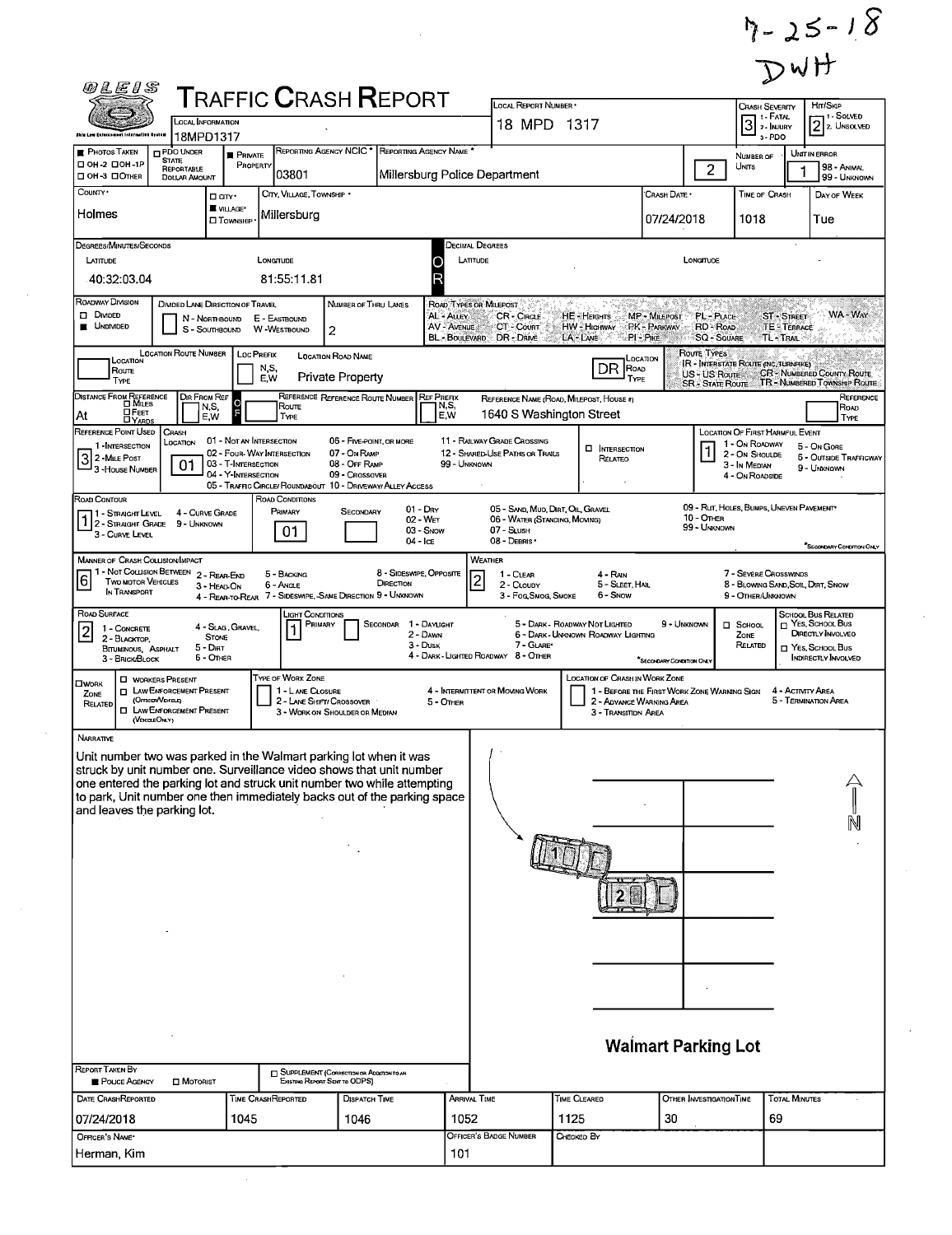|                                                                                                                                                                                                                  | UNIT                                                                                                                                                                                     |                                                                                                  |                                                                                                  |                                                                                           |                                                                                |                                                                               |                                                                               |                                                                                                                               |  |  |  |  |  |
|------------------------------------------------------------------------------------------------------------------------------------------------------------------------------------------------------------------|------------------------------------------------------------------------------------------------------------------------------------------------------------------------------------------|--------------------------------------------------------------------------------------------------|--------------------------------------------------------------------------------------------------|-------------------------------------------------------------------------------------------|--------------------------------------------------------------------------------|-------------------------------------------------------------------------------|-------------------------------------------------------------------------------|-------------------------------------------------------------------------------------------------------------------------------|--|--|--|--|--|
|                                                                                                                                                                                                                  |                                                                                                                                                                                          |                                                                                                  |                                                                                                  | LOCAL REPORT NUMBER                                                                       |                                                                                |                                                                               |                                                                               |                                                                                                                               |  |  |  |  |  |
|                                                                                                                                                                                                                  |                                                                                                                                                                                          |                                                                                                  |                                                                                                  |                                                                                           |                                                                                | 18 MPD 1317<br><b>DAMAGE SCALE</b>                                            |                                                                               |                                                                                                                               |  |  |  |  |  |
| <b>UNT NUMBER</b>                                                                                                                                                                                                | OWNER NAME: LAST, FIRST, MIDDLE ( C) SAME AS DRIVER )                                                                                                                                    |                                                                                                  |                                                                                                  |                                                                                           |                                                                                | OWNER PHONE NUMBER                                                            | DAMAGE AREA<br>FRONT                                                          |                                                                                                                               |  |  |  |  |  |
| $\blacksquare$<br>OWNER ADDRESS: CITY, STATE, ZIP                                                                                                                                                                | <b>CISAME AS ORIVER 1</b>                                                                                                                                                                |                                                                                                  | 2<br>1 - None                                                                                    |                                                                                           |                                                                                |                                                                               |                                                                               |                                                                                                                               |  |  |  |  |  |
|                                                                                                                                                                                                                  | ם<br>OН                                                                                                                                                                                  |                                                                                                  |                                                                                                  |                                                                                           |                                                                                |                                                                               |                                                                               |                                                                                                                               |  |  |  |  |  |
| LP STATE                                                                                                                                                                                                         | LICENSE PLATE NUMBER                                                                                                                                                                     | # Occupants                                                                                      | 2 - MINOR                                                                                        |                                                                                           |                                                                                |                                                                               |                                                                               |                                                                                                                               |  |  |  |  |  |
|                                                                                                                                                                                                                  |                                                                                                                                                                                          |                                                                                                  |                                                                                                  |                                                                                           |                                                                                | 3 - FUNCTIONAL                                                                | O<br>а                                                                        |                                                                                                                               |  |  |  |  |  |
| <b>VEHICLE YEAR</b>                                                                                                                                                                                              | <b>VEHICLE MAKE</b>                                                                                                                                                                      |                                                                                                  | <b>VEHICLE MODEL</b>                                                                             |                                                                                           |                                                                                | VEHICLE COLOR -                                                               | 4 - Disabling                                                                 |                                                                                                                               |  |  |  |  |  |
| 0<br>PROOF OF<br>П                                                                                                                                                                                               | Ford<br><b>INSURANCE COMPANY</b>                                                                                                                                                         |                                                                                                  | Escape<br>POUCY NUMBER                                                                           | Toweo By                                                                                  |                                                                                |                                                                               | 9 - Unknown                                                                   | □<br>o<br>D                                                                                                                   |  |  |  |  |  |
| INSURANCE<br>SHOWN                                                                                                                                                                                               |                                                                                                                                                                                          |                                                                                                  |                                                                                                  |                                                                                           |                                                                                |                                                                               |                                                                               |                                                                                                                               |  |  |  |  |  |
| <b>CARRIER PHONE</b><br>CARRIER NAME, ADDRESS, CITY, STATE, ZIP                                                                                                                                                  |                                                                                                                                                                                          |                                                                                                  |                                                                                                  |                                                                                           |                                                                                |                                                                               |                                                                               |                                                                                                                               |  |  |  |  |  |
| US DOT<br><b>TRAFFICWAY DESCRIPTION</b><br>VEHICLE WEIGHT GWWR/GCWR<br>CARGO BODY TYPE<br>01 - No CARGO BOOY TYPE/NOT APPLICABL 09 - POLE<br>11 - Two Way, Not Divided<br>1 - LESS THAN OR EQUAL TO 10K LBS      |                                                                                                                                                                                          |                                                                                                  |                                                                                                  |                                                                                           |                                                                                |                                                                               |                                                                               |                                                                                                                               |  |  |  |  |  |
| HM PLACARD ID NO.                                                                                                                                                                                                | 2 - 10,001 to 26,000k Las<br>3 - MORE THAN 26,000K LBS.                                                                                                                                  |                                                                                                  | 02 - Bus/Van (9-15 Seats, Ing Driver)<br>03 - Bus (16+ Seats, Inc Driver)                        | 11 - Flat Bed                                                                             | 10 - Cargo Tank                                                                |                                                                               |                                                                               | 2 - Two-Way, Not Divided, Continuous LEFT TURN LANE<br>3 - Two-Way, Divideo, Unprotected Painted or Grass >4FT.; Media        |  |  |  |  |  |
|                                                                                                                                                                                                                  |                                                                                                                                                                                          |                                                                                                  | 04 - VEHICLE TOWING ANOTHER VEHICLE<br>05 - Locano                                               | 12 - Dump                                                                                 | 13 - CONCRETE MIXER                                                            |                                                                               | 4 - Two-Way, Divideo, Positive Median Barrier<br>5 - ONE-WAY TRAFFICWAY       |                                                                                                                               |  |  |  |  |  |
| <b>HM CLASS</b><br>NUMBER                                                                                                                                                                                        | HAZARDOUS MATERIAL<br>$\Box$ Related                                                                                                                                                     |                                                                                                  | 06 - INTERMOOAL CONTAINER CHASIS<br>07 - CARGO VAN/ENGLOSEO BOX                                  | 14 - AUTO TRANSPORTER<br>15 - GARBAGE /REFUSE                                             | <b>HIT / SKIP UNIT</b>                                                         |                                                                               |                                                                               |                                                                                                                               |  |  |  |  |  |
| NON-MOTORIST LOCATION PRIOR TO IMPACT                                                                                                                                                                            |                                                                                                                                                                                          | TYPE OF USE                                                                                      | 08 - GRAIN, CHIPS, GRAVEL<br>UNT TYPE                                                            |                                                                                           | 99 - OTHER/UNKNDWN                                                             |                                                                               |                                                                               |                                                                                                                               |  |  |  |  |  |
|                                                                                                                                                                                                                  | 01 - INTERSECTION - MARKED CROSSWAL<br>02 - INTERSECTION - NO CROSSWALK                                                                                                                  |                                                                                                  | 06                                                                                               |                                                                                           |                                                                                |                                                                               |                                                                               | PASSENGER VEHICLES (LESS THAN 9 PASSENGERS MED/HEAVY TRUCKS OR COMBO UNITS > 10K LBS BUS/VAN/LIMO(9 DR MORE INCLUDING DRIVER) |  |  |  |  |  |
|                                                                                                                                                                                                                  | 03 - INTERSECTION OTHER<br>04 - Midblock - Marked Crosswalk                                                                                                                              | 1 - PERSONAL                                                                                     | 01 - Sub-COMPACT<br>02 - COMPACT<br>99 - UNKNOWN 03 - MIO SIZE                                   |                                                                                           |                                                                                | 14 - SINGLE UNIT TRUCK: 3+ AXLES                                              |                                                                               | 13 - SINGLE UNT TRUCK OR VAN 2AXLE, 5 TRES 21 - BUS/VAN (9-15 Seats, Ing DRAVER)<br>22 - Bus (16+ Seats Inc Draven)           |  |  |  |  |  |
| 06 - BICYCLE LANE                                                                                                                                                                                                | 05 - TRAVEL LANE - OTHER LOCATION                                                                                                                                                        | 2 - COMMERCIAL<br>3 - GOVERNMENT                                                                 | OR HIT/SKIP<br>04 - Fuu, Size<br>05 - Mintvan                                                    |                                                                                           |                                                                                | 15 - SINGLE UNIT TRUCK / TRAILER<br>16 - Truck/Tractor (Bostail)              | NON-MOTORIST<br>23 - ANMAL WITH RIDER                                         |                                                                                                                               |  |  |  |  |  |
| 08 - SIDEWALK                                                                                                                                                                                                    | 07 - Shoulder/Roadside                                                                                                                                                                   |                                                                                                  | 06 - Sport Unuty Verscus<br>07 - PICKUP                                                          |                                                                                           |                                                                                | 17 - Tractor/Semi-Traller<br>18 - TRACTOR/DOUBLE<br>19 - Tractor/Triples      |                                                                               | 24 - ANIMAL WITH BUGGY, WAGON, SURREY<br>25 - BICYCLE/PEDACYCLIST<br>26 - PEDESTRIAN/SKATER                                   |  |  |  |  |  |
| 10 - DRIVE WAY ACCESS                                                                                                                                                                                            | 09 - MEDIAN/CROSSING ISLAND                                                                                                                                                              | <b>D</b> IN EMERGENCY<br>RESPONSE                                                                | 08 - VAN<br>09 - MOTORCYCLE                                                                      |                                                                                           | 20 - OTHER MEDIMEANY VEHICLE                                                   | 27 - OTHER NON-MOTORIST                                                       |                                                                               |                                                                                                                               |  |  |  |  |  |
|                                                                                                                                                                                                                  | 11 - SHARED-USE PATH OR TRAIL<br>10 - MOTORIZED BICYCLE<br>12 - NON-TRAFFICWAY AREA<br><b>HASHM PLACARD</b><br>11 - SNOWMOBILE/ATV<br>99 - OTHER/UNKNOWN<br>12 - OTHER PASSENGER VEHICLE |                                                                                                  |                                                                                                  |                                                                                           |                                                                                |                                                                               |                                                                               |                                                                                                                               |  |  |  |  |  |
| SPECIAL FUNCTION 01 - NONE                                                                                                                                                                                       |                                                                                                                                                                                          | 09 - AMBULANCE                                                                                   | 17 - FARM VEHICLE                                                                                | Most Damaged Area                                                                         |                                                                                |                                                                               |                                                                               | Астом                                                                                                                         |  |  |  |  |  |
| 02 - Тахг                                                                                                                                                                                                        | 03 - RENTAL TRUCK (OVER 18K LBS).<br>04 - Bus - School (Public or Private) 12 - Military                                                                                                 | $10 -$ Fine<br>11 - HIGHWAY/MAINTENANCE                                                          | 18 - FARM EOUPMENT<br>19 - MOTORHOME<br>20 - Golf Cart                                           | 01 - None<br>03                                                                           | 02 - CENTER FRONT<br>03 - RIGHT FRONT                                          | 08 - LEFT SIDE<br>09 - LEFT FRONT                                             | 99 - Unknown                                                                  | 1 1 - Non-Comact<br>3<br>2 - Non-Coursion                                                                                     |  |  |  |  |  |
|                                                                                                                                                                                                                  | 05 - Bus - Transit<br>06 - Bus - Charter                                                                                                                                                 | 13 - Pouce<br>14 - Pusuc Unury                                                                   | 21 - TRAIN<br>22 - OTHER (EXPLAIN IN NAVIATIVE)                                                  | IMPACT ARE 04 - RIGHT SIDE                                                                | 05 - Right Rear                                                                | 10 - Top and Windows<br>11 - UNDERCARRIAGE<br>12 - LOAD/TRAILER               |                                                                               | 3 - STRIKING<br>4 - Struck<br>5 - Striking/Struck                                                                             |  |  |  |  |  |
|                                                                                                                                                                                                                  | 07 - Bus - SHUTTLE<br>08 - Bus - Other                                                                                                                                                   | 15 - Other Government<br>16 - CONSTRUCTION EOIP.                                                 |                                                                                                  | 03                                                                                        | 06 - REAR CENTER<br>07 - LEFT FLEAR                                            | 13 - TOTAL (ALL AREAS)<br>14 - Отнев                                          |                                                                               | 9 - Unknown                                                                                                                   |  |  |  |  |  |
| PRE-CRASH ACTIONS                                                                                                                                                                                                |                                                                                                                                                                                          |                                                                                                  |                                                                                                  |                                                                                           |                                                                                |                                                                               |                                                                               |                                                                                                                               |  |  |  |  |  |
| 06                                                                                                                                                                                                               | MOTORIST<br>01 - STRAIGHT AMEAD                                                                                                                                                          | 07 - MAKING U-TURN                                                                               | 13 - Negotiating a Curve                                                                         | NON-MOTORIST                                                                              |                                                                                | 15 - ENTERING OR CROSSING SPECIFIED LOCATIO<br>21 - OTHER NDN-MOTORIST ACTION |                                                                               |                                                                                                                               |  |  |  |  |  |
| 99 - UNKNOWN                                                                                                                                                                                                     | 02 - BACKING<br>03 - CHANGING LANES                                                                                                                                                      | 08 - ENTERING TRAFFIC LANE<br>09 - LEAVING TRAFFIC LANE                                          | 14 - OTHER MOTORIST ACTIO                                                                        |                                                                                           | 17 - WORKING                                                                   | 16 - WALKING RUNNING, JOGGING, PLAYING, CYCLING                               |                                                                               |                                                                                                                               |  |  |  |  |  |
|                                                                                                                                                                                                                  | 04 - OVERTAKING/PASSING<br>05 - MAKING RIGHT TURN<br>06 - MAKING LEFT TURN                                                                                                               | 10 - PARKED<br>11 - SLOWING OR STOPPED IN TRAFFIC                                                |                                                                                                  |                                                                                           | 18 - Pusrang Vehicle                                                           | 19 - APPROACHING OR LEAVING VEHICLE                                           |                                                                               |                                                                                                                               |  |  |  |  |  |
| <b>CONTRIBUTING CIRCUMSTANCE</b>                                                                                                                                                                                 |                                                                                                                                                                                          | 12 - DRIVERLESS                                                                                  |                                                                                                  |                                                                                           | 20 - STANDING                                                                  |                                                                               | <b>VEHICLE DEFECTS</b>                                                        |                                                                                                                               |  |  |  |  |  |
| PRIMARY                                                                                                                                                                                                          | MOTORIST<br>01 - NONE                                                                                                                                                                    |                                                                                                  | 11 - IMPROPER BACKING                                                                            | Non-MOTORIST<br>22 - None                                                                 |                                                                                |                                                                               |                                                                               | 01 - Turn Signals                                                                                                             |  |  |  |  |  |
| 07                                                                                                                                                                                                               | 02 - FAILURE TO YIELD<br>03 - RAN REO LIGHT                                                                                                                                              |                                                                                                  | 12 - IMPROPER START FROM PARKED POSITION<br>13 - Stoppeo or Parked ILLEGALLY                     | 23 - IMPROPER CROSSING<br>24 - DARTING                                                    |                                                                                |                                                                               | 02 - HEAD LAMPS<br>03 - TAIL LAMPS<br>04 - BRAKES                             |                                                                                                                               |  |  |  |  |  |
| SECONDARY                                                                                                                                                                                                        | 04 - RAN STOP SIGN<br>05 - Exceeded Speed Limit                                                                                                                                          |                                                                                                  | 14 - OPERATING VEHICLE IN NEGLIGENT MANNER<br>15 - SWERING TO AVOID (DUE TO EXTERNAL CONDITIONS) | 25 - LYING ANDIOR LUEGALLY IN ROADWAY<br>26 - FALURE TO YIELD RIGHT OF WAY                |                                                                                |                                                                               |                                                                               | 05 - STEERING<br>06 - TIRE BLOWOUT                                                                                            |  |  |  |  |  |
|                                                                                                                                                                                                                  | 06 - UNSAFE SPEED<br>07 - IMPROPER TURN<br>08 - LEFT OF CENTER                                                                                                                           |                                                                                                  | 16 - WRONG SIDE/WRONG WAY<br>17 - FALURE TO CONTROL<br>18 - Vision OBSTRUCTION                   | 27 - Not Visible (DARK Clothing)<br>28 - Inattentive<br>29 - FALURE TO OBEY TRAFFIC SIGNS |                                                                                | 07 - WORN OR SLICK TIRES<br>08 - TRAILER EQUIPMENT DEFECTIVE                  |                                                                               |                                                                                                                               |  |  |  |  |  |
| 99 - Unknown                                                                                                                                                                                                     | 09 - FOLLOWED TOO CLOSELY/ACDA<br>10 - IMPROPER LANE CHANGE                                                                                                                              |                                                                                                  | 19 - OPERATING DEFECTIVE EQUIPMENT<br>20 - LOAD SHIFTING/FALLING/SPILLING                        | /Stonals/Officer<br>30 - WRONG SIDE OF THE ROAD                                           |                                                                                | 09 - Motor Trousle<br>10 - DISABLED FROM PRIOR ACCIDENT<br>11 - Other Defects |                                                                               |                                                                                                                               |  |  |  |  |  |
|                                                                                                                                                                                                                  | <b><i>IPASSING OFF ROAD</i></b>                                                                                                                                                          |                                                                                                  | 21 - OTHER IMPROPER ACTION                                                                       | 31 - OTHER NON-MOTORIST ACTION                                                            |                                                                                |                                                                               |                                                                               |                                                                                                                               |  |  |  |  |  |
| <b>SEQUENCE OF EVENTS</b><br>21                                                                                                                                                                                  |                                                                                                                                                                                          | 6                                                                                                | <b>NON-COLLISION EVENTS</b><br>01 - OVERTURN/ROLLOVER                                            |                                                                                           | 06 - EQUIPMENT FAILURE                                                         |                                                                               | 10 - Cross Median                                                             |                                                                                                                               |  |  |  |  |  |
| FIRST                                                                                                                                                                                                            |                                                                                                                                                                                          | 99 - Umanown                                                                                     | 02 - FIRE/EXPLOSION<br>03 - IMMERSION                                                            |                                                                                           | (BLOWN TIRE, BRAKE FAILURE, ETC)<br>07 - SEPARATION OF UNITS                   |                                                                               | 11 - CROSS CENTER LINE<br>OPPOSITE DIRECTION OF TRAVEL                        |                                                                                                                               |  |  |  |  |  |
| HARMFUL<br>EVENT                                                                                                                                                                                                 | HARMFUL <sup>1</sup><br>Event                                                                                                                                                            |                                                                                                  | 04 - JACKKNIFE<br>05 - CARGO/EQUIPMENT LOSS OR SHIFT                                             |                                                                                           | 08 - RAN OFF ROAD RIGHT<br>09 - RAN OFF ROAD LEFT                              |                                                                               | 12 - DOWNHILL RUNAWAY<br>13 - OTHER NON-COLLISION                             |                                                                                                                               |  |  |  |  |  |
|                                                                                                                                                                                                                  | COLLISION WITH PERSON, VEHICLE OR OBJECT NOT FIXED                                                                                                                                       |                                                                                                  | COLUSION WITH FIXED, OBJECT<br>25 - IMPACT ATTENUATOR/CRASH CUSHIONS3 - MEDIAN CABLE BARRIER     |                                                                                           |                                                                                |                                                                               | 41 - Other Post, Pole                                                         | $48 - \text{Tree}$                                                                                                            |  |  |  |  |  |
| 14 - PEDESTRIAN<br>15 - PEDALCYCLE                                                                                                                                                                               |                                                                                                                                                                                          | 21 - PARKED MOTOR VEHICLE<br>22 - WORK ZONE MAINTENANCE EQUIPMENT                                | 26 - BRIDGE OVERHEAD STRUCTURE<br>27 - BRIGGE PIER OR ABUTMENT                                   |                                                                                           | 34 - MEDIAN GUARDRAIL BARRIER<br>35 - MEDIAN CONCRETE BARRIER                  |                                                                               | 49 - FIRE HYDRANT<br>OR SUPPORT<br>42 - CULVERT<br>50 - WORK ZONE MAINTENANCE |                                                                                                                               |  |  |  |  |  |
| 16 - RAILWAY VEHICLE (TRAIN, ENGINE)<br>17 - ANNAL - FARN<br>18 - Animal - Deer                                                                                                                                  |                                                                                                                                                                                          | 23 - STRUCK BY FALLING, SHIFTING CARGO<br>OR ANYTHING SET IN MOTION BY A<br><b>MOTOR VEHICLE</b> | 28 - Bridge PARAPET<br>29 - BRIDGE RAIL<br>30 - GUARDRAIL FACE                                   |                                                                                           | 36 - MEDIAN OTHER BARRIER<br>37 - TRAFFIC SIGN POST<br>38 - OVERHEAD SIGN POST | $43 - C$ una<br>44 - Drran                                                    | 45 - EMBANKMENT                                                               | EQUIPMENT<br>51 - WALL BUILDING, TUNNEL<br>52 - OTHER FIXED OBJECT                                                            |  |  |  |  |  |
| 19 - ANMAL OTHER<br>31 - GUARDRAILEND<br>39 - LIGHT/LUMINARIES SUPPORT<br>46 - FENCE<br>24 - OTHER MOVABLE OBJECT<br>20 - MOTOR VEHICLE IN TRANSPORT<br>40 - Unury PoLE<br>47 - MAILBOX<br>32 - PORTABLE BARRIER |                                                                                                                                                                                          |                                                                                                  |                                                                                                  |                                                                                           |                                                                                |                                                                               |                                                                               |                                                                                                                               |  |  |  |  |  |
| UNIT SPEED                                                                                                                                                                                                       | Posteo Speed                                                                                                                                                                             | TRAFFIC CONTROL                                                                                  |                                                                                                  |                                                                                           |                                                                                | UNT DIRECTION                                                                 | 1 - NORTH                                                                     | 5 - NORTHEAST<br>9 - UNKNOWN                                                                                                  |  |  |  |  |  |
| 3                                                                                                                                                                                                                | 12                                                                                                                                                                                       | 01 - No Controls<br>02 - S TOP SIGN                                                              | 07 - RAILROAD CROSSBUCKS<br>08 - RAILROAD FLASHERS                                               | 13 - Crosswalk Lines<br>14 - Walk/Don't Walk                                              |                                                                                | FROM<br>То                                                                    | 2 - South<br>$3 -$ East                                                       | <b>6 - NORTHWEST</b><br>7 - Southeast                                                                                         |  |  |  |  |  |
| $\Box$ Stated                                                                                                                                                                                                    |                                                                                                                                                                                          | 03 - YIELD Stan<br>04 - TRAFFIC SIGNAL                                                           | 09 - RALROAD GATES<br>10 - COSTRUCTION BARRICADE                                                 | $15 - 0$ THER<br>16 - Not Reported                                                        |                                                                                |                                                                               | 4 - West                                                                      | 8 - Southwest                                                                                                                 |  |  |  |  |  |
| 05 - TRAFFIC FLASHERS<br>11 - PERSON (FLAGGER, OFFICER<br><b>ESTIMATED</b><br>06 - School Zone<br><b>12 - PAVEMENT MARKINGS</b>                                                                                  |                                                                                                                                                                                          |                                                                                                  |                                                                                                  |                                                                                           |                                                                                |                                                                               |                                                                               |                                                                                                                               |  |  |  |  |  |

 $\mathcal{A}^{\mathcal{A}}$ 

 $\hat{\mathcal{A}}$ 

 $\mathbb{R}^2$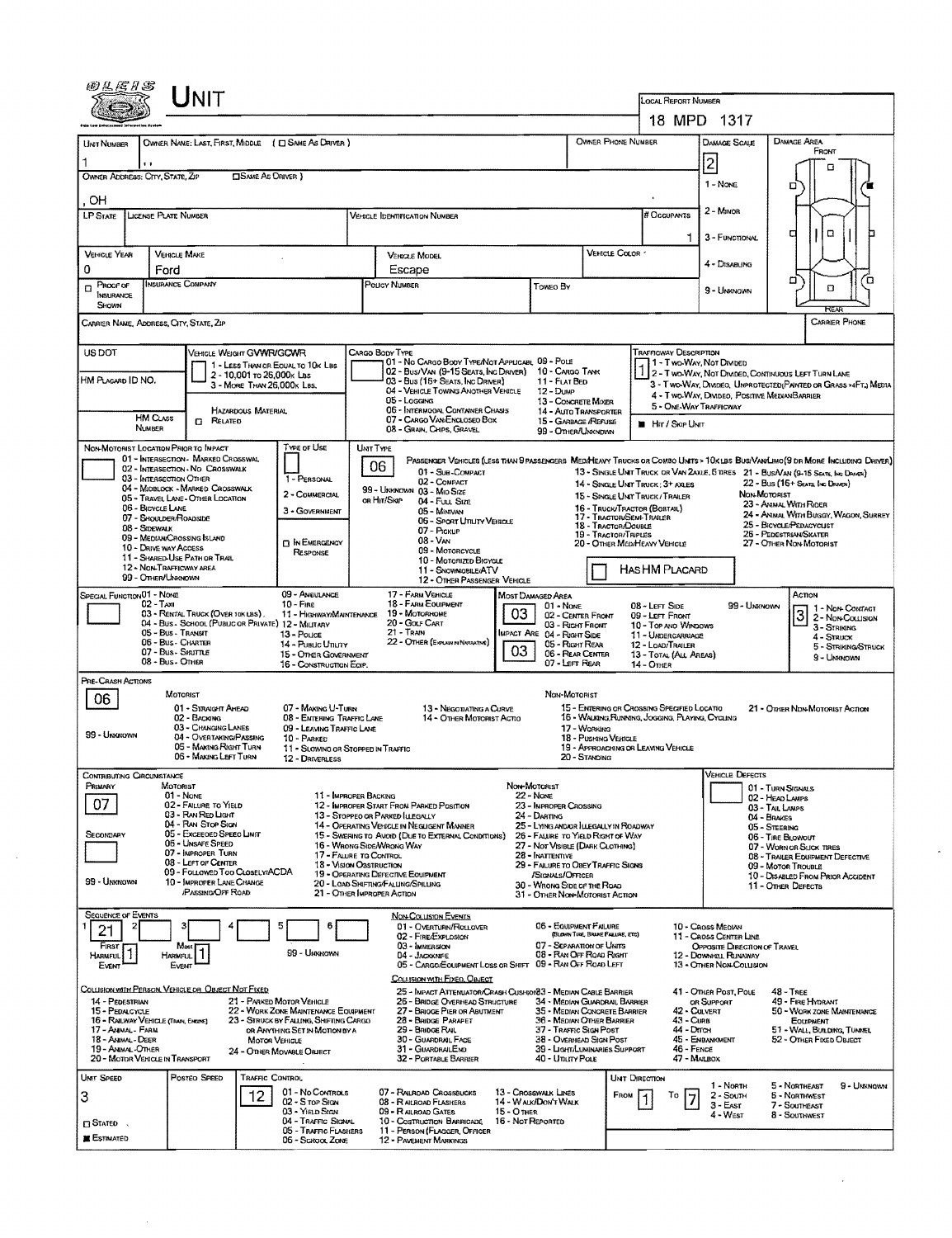|                                                                                                                                                                                                                                                                                                                                                      |                                                                                                                                                                                                                                                             |                                                                                                                                                                                                                                                                                                                                                                                                                                        | LOCAL REPORT NUMBER<br>18 MPD 1317                                                                                                                                                                                                                                                                                                                  |                                                                                                                                                                                      |                                                                                                                                                                                                                                                                                       |                                                                                                                                                                                                                                                                                                                                                                                                            |  |  |
|------------------------------------------------------------------------------------------------------------------------------------------------------------------------------------------------------------------------------------------------------------------------------------------------------------------------------------------------------|-------------------------------------------------------------------------------------------------------------------------------------------------------------------------------------------------------------------------------------------------------------|----------------------------------------------------------------------------------------------------------------------------------------------------------------------------------------------------------------------------------------------------------------------------------------------------------------------------------------------------------------------------------------------------------------------------------------|-----------------------------------------------------------------------------------------------------------------------------------------------------------------------------------------------------------------------------------------------------------------------------------------------------------------------------------------------------|--------------------------------------------------------------------------------------------------------------------------------------------------------------------------------------|---------------------------------------------------------------------------------------------------------------------------------------------------------------------------------------------------------------------------------------------------------------------------------------|------------------------------------------------------------------------------------------------------------------------------------------------------------------------------------------------------------------------------------------------------------------------------------------------------------------------------------------------------------------------------------------------------------|--|--|
|                                                                                                                                                                                                                                                                                                                                                      |                                                                                                                                                                                                                                                             |                                                                                                                                                                                                                                                                                                                                                                                                                                        |                                                                                                                                                                                                                                                                                                                                                     |                                                                                                                                                                                      |                                                                                                                                                                                                                                                                                       |                                                                                                                                                                                                                                                                                                                                                                                                            |  |  |
| <b>UNT NUMBER</b>                                                                                                                                                                                                                                                                                                                                    | OWNER NAME: LAST, FIRST, MIDDLE ( C SAME AS DRIVER )                                                                                                                                                                                                        |                                                                                                                                                                                                                                                                                                                                                                                                                                        | OWNER PHONE NUMBER                                                                                                                                                                                                                                                                                                                                  |                                                                                                                                                                                      | DAMAGE SCALE                                                                                                                                                                                                                                                                          | DAMAGE AREA<br>FRONT                                                                                                                                                                                                                                                                                                                                                                                       |  |  |
| 2<br>OWNER ADDRESS: CITY, STATE, ZIP                                                                                                                                                                                                                                                                                                                 | Miller, Kelsey, R<br><b>CISAME AS DRIVER</b> )                                                                                                                                                                                                              |                                                                                                                                                                                                                                                                                                                                                                                                                                        | 614-561-3550                                                                                                                                                                                                                                                                                                                                        |                                                                                                                                                                                      | 2                                                                                                                                                                                                                                                                                     | п                                                                                                                                                                                                                                                                                                                                                                                                          |  |  |
|                                                                                                                                                                                                                                                                                                                                                      |                                                                                                                                                                                                                                                             |                                                                                                                                                                                                                                                                                                                                                                                                                                        |                                                                                                                                                                                                                                                                                                                                                     | 1 - NDNE                                                                                                                                                                             | o                                                                                                                                                                                                                                                                                     |                                                                                                                                                                                                                                                                                                                                                                                                            |  |  |
| 480 Uhl Street, Millersburg, OH, 44654<br>LP STATE LICENSE PLATE NUMBER                                                                                                                                                                                                                                                                              |                                                                                                                                                                                                                                                             | <b>VEHICLE IDENTIFICATION NUMBER</b>                                                                                                                                                                                                                                                                                                                                                                                                   |                                                                                                                                                                                                                                                                                                                                                     | # Occupants                                                                                                                                                                          | 2 - MINOR                                                                                                                                                                                                                                                                             |                                                                                                                                                                                                                                                                                                                                                                                                            |  |  |
| OН<br>GWY7930                                                                                                                                                                                                                                                                                                                                        |                                                                                                                                                                                                                                                             | 2GNFLFEK2G6246653                                                                                                                                                                                                                                                                                                                                                                                                                      |                                                                                                                                                                                                                                                                                                                                                     | 0                                                                                                                                                                                    | 3 - FUNCTIONAL                                                                                                                                                                                                                                                                        | о<br>ᄆ                                                                                                                                                                                                                                                                                                                                                                                                     |  |  |
| <b>VEHICLE YEAR</b><br><b>VEHICLE MAKE</b>                                                                                                                                                                                                                                                                                                           |                                                                                                                                                                                                                                                             | <b>VEHICLE MODEL</b>                                                                                                                                                                                                                                                                                                                                                                                                                   | <b>VEHICLE COLOR</b>                                                                                                                                                                                                                                                                                                                                |                                                                                                                                                                                      |                                                                                                                                                                                                                                                                                       |                                                                                                                                                                                                                                                                                                                                                                                                            |  |  |
| 2016<br>Chevrolet                                                                                                                                                                                                                                                                                                                                    |                                                                                                                                                                                                                                                             | Equinox                                                                                                                                                                                                                                                                                                                                                                                                                                | <b>BLU</b>                                                                                                                                                                                                                                                                                                                                          |                                                                                                                                                                                      | 4 - Disabling                                                                                                                                                                                                                                                                         | 7⊡                                                                                                                                                                                                                                                                                                                                                                                                         |  |  |
| <b>INSURANCE COMPANY</b><br>$P$ ROOF OF<br><b>INSURANCE</b><br> Progressive<br><b>SHOWN</b>                                                                                                                                                                                                                                                          |                                                                                                                                                                                                                                                             | POUCY NUMBER<br>910987432                                                                                                                                                                                                                                                                                                                                                                                                              | Towed By                                                                                                                                                                                                                                                                                                                                            |                                                                                                                                                                                      | 9 - UNKNOWN                                                                                                                                                                                                                                                                           | $\Box$<br>FCF AF                                                                                                                                                                                                                                                                                                                                                                                           |  |  |
| CARRIER NAME, ADDRESS, CITY, STATE, ZIP                                                                                                                                                                                                                                                                                                              |                                                                                                                                                                                                                                                             |                                                                                                                                                                                                                                                                                                                                                                                                                                        |                                                                                                                                                                                                                                                                                                                                                     |                                                                                                                                                                                      |                                                                                                                                                                                                                                                                                       | <b>CARRIER PHONE</b>                                                                                                                                                                                                                                                                                                                                                                                       |  |  |
| US DOT<br>HM PLACARD ID NO.<br><b>HM CLASS</b>                                                                                                                                                                                                                                                                                                       | VEHICLE WEIGHT GVWR/GCWR<br>1 - LESS THAN OR EQUAL TO 10K LBS<br>2 - 10,001 to 26,000x Las<br>3 - MORE THAN 26,000K LBS.<br><b>HAZARDOUS MATERIAL</b>                                                                                                       | CARGO BODY TYPE<br>101 - No Cargo Booy Type/Not Applicabl 09 - Pole<br>02 - Bus/Van (9-15 Seats, Inc Driver) 10 - Cargo Tank<br>03 - Bus (16+ SEATS, INC DRIVER)<br>04 - VEHICLE TOWING ANOTHER VEHICLE<br>05 - Logging<br>06 - INTERMODAL CONTAINER CHASIS                                                                                                                                                                            | 11 - FLAT BED<br>12 - Dump<br>13 - CONCRETE MIXER<br>14 - AUTO TRANSPORTER                                                                                                                                                                                                                                                                          | Trafficway Description<br>11 - Two-Way, Not Divided<br>5 - ONE-WAY TRAFFICWAY                                                                                                        | 4 - Two-Way, Divided, Positive Median Barrier                                                                                                                                                                                                                                         | 2 - Two-WAY, NOT DIVIDED, CONTINUOUS LEFT TURN LANE<br>3 - T WO-WAY, DIVIDED, UNPROTECTED (PAINTED OR GRASS >4FT.) MEOIA                                                                                                                                                                                                                                                                                   |  |  |
| <b>NUMBER</b>                                                                                                                                                                                                                                                                                                                                        | $\Box$ Related                                                                                                                                                                                                                                              | 07 - CARGO VAN ENCLOSED BOX<br>08 - GRAIN, CHIPS, GRAVEL                                                                                                                                                                                                                                                                                                                                                                               | 15 - GARBAGE /REFUSE<br>99 - OTHER/UNKNOWN                                                                                                                                                                                                                                                                                                          | <b>II</b> HIT / SKIP UNIT                                                                                                                                                            |                                                                                                                                                                                                                                                                                       |                                                                                                                                                                                                                                                                                                                                                                                                            |  |  |
| NON-MOTORIST LOCATION PRIOR TO IMPACT<br>02 - INTERSECTION - NO CROSSWALK<br>03 - INTERSECTION OTHER<br>05 - TRAVEL LANE - OTHER LOCATION<br>06 - BICYCLE LANE<br>07 - Shoulder/Roadside<br>08 - SIDEWALK<br>09 - MEDIAN/CROSSING ISLAND<br>10 - DRIVE WAY ACCESS<br>11 - SHARED-USE PATH OR TRAIL<br>12 - NON-TRAFFICWAY AREA<br>99 - OTHER/UNKNOWN | Type of Use<br>01 - INTERSECTION - MARKED CROSSWAL<br>1<br>T - PERSONAL<br>04 - MIDBLOCK - MARKEO CROSSWALK<br>2 - COMMERCIAL<br>3 - GOVERNMENT<br><b>IN EMERGENCY</b><br>RESPONSE                                                                          | UNIT TYPE<br>04<br>01 - Sub-COMPACT<br>02 - COMPACT<br>99 - UNKNOWN 03 - MID SIZE<br>OR HIT/SKIP . 04 - FULL SIZE<br>05 - MINIVAN<br>06 - SPORT UTILITY VEHICLE<br>07 - PICKUP<br>08 - VAN<br>09 - MOTORCYCLE<br>10 - MOTORIZED BICYCLE<br>11 - SNOWMOBILE/ATV<br>12 - OTHER PASSENGER VEHICLE                                                                                                                                         | 18 - TRACTOR/DOUBLE<br>19 - TRACTOR/TRIPLES                                                                                                                                                                                                                                                                                                         | 14 - SINGLE UNIT TRUCK : 3+ AXLES<br>15 - SINGLE UNIT TRUCK / TRAILER<br>16 - TRUCK/TRACTOR (BOBTAIL)<br>17 - TRACTOR/SEMI-TRAILER<br>20 - OTHER MEO/HEAVY VEHICLE<br>HAS HM PLACARD | NON MOTORIST                                                                                                                                                                                                                                                                          | PASSENGER VEHICLES (LESS THAN 9 PASSENGERS MEDIMEANY TRUCKS OR COMBO UNTS > 10K LBS BUS/VAN/LIMO(9 OR MORE INCLUDING DRIVER)<br>13 - SINGLE UNIT TRUCK OR VAN ZAXLE, 6 TIRES 21 - BUS/VAN (9-15 SEATS, INC DRIVER)<br>22 - Bus (16+ Seats, Inc Driver)<br>23 - ANIMAL WITH RIDER<br>24 - ANIMAL WITH BUGGY, WAGON, SURREY<br>25 - BICYCLE/PEDACYCLIST<br>26 - PEDESTRIAN SKATER<br>27 - OTHER NON-MOTORIST |  |  |
| SPECIAL FUNCTION 01 - NONE<br>$02 - TAT$<br>01<br>05 - Bus - Transit<br>06 - Bus - CHARTER<br>07 - Bus - SHUTTLE<br>08 - Bus - OTHER                                                                                                                                                                                                                 | 09 - AMBULANCE<br>$10 -$ Fine<br>03 - RENTAL TRUCK (OVER 10K LBS)<br>11 - HIGHWAY/MAINTENANCE<br>04 - Bus - SCHOOL (PUBLIC OR PRIVATE) 12 - MILITARY<br>13 - Pouce<br>14 - Pusuc Unury<br>15 - OTHER GOVERNMENT<br>16 - CONSTRUCTION EOIP,                  | 17 - FARM VEHICLE<br>18 - FARM EQUIPMENT<br>07<br>19 - Мотовноме<br>20 - Golf Cart<br>21 - TRAIN<br>22 - OTHER (EXPLAN IN NARATIVE)<br>07                                                                                                                                                                                                                                                                                              | MOST DAMAGED AREA<br>01 - NONE<br>02 - CENTER FRONT<br>03 - RIGHT FRONT<br>IMPACT ARE 04 - RIGHT SIDE<br>05 - Right Rear<br>06 - REAR CENTER<br>07 - LEFT REAR                                                                                                                                                                                      | 08 - LEFT SIDE<br>09 - LEFT FRONT<br>10 - Top and Windows<br>11 - UNDERCARRIAGE<br>12 - LOAD/TRAILER<br>13 - TOTAL (ALL AREAS)<br><b>14 - OTHER</b>                                  | 99 - Unknown                                                                                                                                                                                                                                                                          | ACTION<br>1 - Non-Contact<br>$\overline{4}$<br>2 - Non-Collision<br>3 - STRIKING<br>4 - STRUCK<br>5 - STRIKING/STRUCK<br>9 - UNKNOWN                                                                                                                                                                                                                                                                       |  |  |
| PRE- CRASH ACTIONS<br><b>MOTORIST</b><br>10<br>99 - UNKNOWN                                                                                                                                                                                                                                                                                          | 01 - STRAIGHT AHEAD<br>07 - MAKING U-TURN<br>02 - BACKING<br>08 - ENTERING TRAFFIC LANE<br>03 - CHANGING LANES<br>09 - LEAVING TRAFFIC LANE<br>04 - OVERTAKING/PASSING<br>10 - PARKED<br>05 - MAKING RIGHT TURN<br>06 - MAKING LEFT TURN<br>12 - DRIVERLESS | 13 - Negotiating a Curve<br>14 - OTHER MOTORIST ACTIO<br>11 - SLOWING OR STOPPEO IN TRAFFIC                                                                                                                                                                                                                                                                                                                                            | NON-MOTORIST<br>17 - WORKING<br>18 - PUSHING VEHICLE<br>20 - STANDING                                                                                                                                                                                                                                                                               | 15 - ENTERING OR CROSSING SPECIFIED LOCATIO<br>16 - WALKING RUNNING, JOGGING, PLAYING, CYCLING<br>19 - APPROACHING OR LEAVING VEHICLE                                                |                                                                                                                                                                                                                                                                                       | 21 - OTHER NON-MOTORIST ACTION                                                                                                                                                                                                                                                                                                                                                                             |  |  |
| Contributing Circumstance<br>PRIMARY<br>MOTORIST<br>01 - NONE<br>01<br>SECONDARY<br>99 - UNKNOWN                                                                                                                                                                                                                                                     | 02 - FAILURE TO YIELD<br>03 - RAN RED LIGHT<br>04 - RAN STOP SIGN<br>05 - Exceeded Speed LIMIT<br>06 - UNSAFE SPEED<br>07 - IMPROPER TURN<br>08 - LEFT OF CENTER<br>09 - FOLLOWED TOO CLOSELY/ACDA<br>10 - IMPROPER LANE CHANGE<br>/PASSING/OFF ROAD        | 11 - IMPROPER BACKING<br>12 - IMPROPER START FROM PARKED POSITION<br>13 - Stopped or Parked ILLEGALLY<br>14 - OPERATING VEHICLE IN NEGLIGENT MANNER<br>15 - SWERING TO AVOID (DUE TO EXTERNAL CONDITIONS)<br>16 - WRONG SIDE/WRONG WAY<br>17 - FALURE TO CONTROL<br><b>18 - VISION OBSTRUCTION</b><br>19 - OPERATING DEFECTIVE EQUIPMENT<br>20 - LOAD SHIFTING/FALLING/SPILLING<br>21 - OTHER IMPROPER ACTION                          | NON-MOTORIST<br>22 - Nove<br>23 - IMPROPER CROSSING<br>24 - DARTING<br>25 - Lying and/or Illegally in Roadway<br>26 - FALURE TO YIELD RIGHT OF WAY<br>27 - NOT VISIBLE (DARK CLOTHING)<br>28 - Inattentive<br>29 - FALURE TO OBEY TRAFFIC SIGNS<br>/SIGNALS/OFFICER<br>30 - Wrong Side of the Road<br>31 - OTHER NON-MOTORIST ACTION                |                                                                                                                                                                                      | <b>VEHICLE DEFECTS</b><br>01 - TURN SIGNALS<br>02 HEAD LAMPS<br>03 - TAIL LAMPS<br>04 - BRAKES<br>05 - STEERING<br>06 - TIRE BLOWOUT<br>07 - WORN OR SLICK TIRES<br>08 - TRAILER EQUIPMENT DEFECTIVE<br>09 - Motor Trouble<br>10 - DISABLED FROM PRIOR ACCIDENT<br>11 - OTHER DEFECTS |                                                                                                                                                                                                                                                                                                                                                                                                            |  |  |
| <b>SEQUENCE OF EVENTS</b><br>20<br>FIRST<br>Mos<br>HARMFUL <sup>1</sup><br><b>HARMFUL</b><br>EVENT<br>Event<br>COLUSION WITH PERSON, VEHICLE OR OBJECT NOT FIXED<br>14 - PEDESTRIAN<br>15 - PEDALCYCLE<br>16 - RAILWAY VEHICLE (TRAN), ENGINE)<br>17 - Animal - Farm<br>18 - Animal - Deer<br>19 - Animal -OTHER<br>20 - MOTOR VEHICLE IN TRANSPORT  | 6<br>99 - UNKNOWN<br>21 - PARKED MOTOR VEHICLE<br>22 - WORK ZONE MAINTENANCE EQUIPMENT<br>23 - STRUCK BY FALLING, SHIFTING CARGO<br>OR ANYTHING SET IN MOTION BY A<br><b>MOTOR VEHICLE</b><br>24 - OTHER MOVABLE OBJECT                                     | <b>NON-COLUSION EVENTS</b><br>01 - OVERTURN/ROLLOVER<br>02 - FIRE/EXPLOSION<br>03 - IMMERSION<br>04 - JACKNIFE<br>05 - CARGO/EQUIPMENT LOSS OR SHIFT<br>COLLISION WITH FIXED, OBJECT<br>25 - Impact Attenuator/Crash Cushion 3 - Median Cable Barrier<br>26 - BRIDGE OVERHEAD STRUCTURE<br>27 - BRIDGE PIER OR ABUTNENT<br>28 - Bridge Parapet<br>29 - BRIDGE RAL<br>30 - GUARDRAIL FACE<br>31 - GUARDRAILEND<br>32 - PORTABLE BARRIER | 06 - EQUIPMENT FAILURE<br>(BLOWN TIRE, BRAKE FAILURE, ETC)<br>07 - SEPARATION OF UNITS<br>08 - RAN OFF ROAD RIGHT<br>09 - RAN OFF ROAD LEFT<br>34 - MEDIAN GUARDRAIL BARRIER<br>35 - MEDIAN CONCRETE BARRIER<br>36 - MEDIAN OTHER BARRIER<br>37 - TRAFFIC SIGN POST<br>38 - Overhead Sign Post<br>39 - LIGHT/LUMINARIES SUPPORT<br>40 - UTIUTY POLE | 42 - CULVERT<br>43 - Curs<br>44 - Олтон<br>46 - FENCE<br>47 - MALBOX                                                                                                                 | 10 - Cross Median<br>11 - Cross Center Line<br>OPPOSITE DIRECTION OF TRAVEL<br>12 - DOWNHILL RUNAWAY<br>13 - OTHER NON-COLLISION<br>41 - Other Post, Pole<br>OR SUPPORT<br>45 - EMBANKMENT                                                                                            | <b>48 - TREE</b><br>49 - FIRE HYDRANT<br>50 - WORK ZONE MAINTENANCE<br><b>EQUIPMENT</b><br>51 - WALL BUILDING, TUNNEL<br>52 - OTHER FIXED OBJECT                                                                                                                                                                                                                                                           |  |  |
| UNIT SPEED<br>0<br><b>STATED</b><br><b>C</b> ESTIMATED                                                                                                                                                                                                                                                                                               | <b>TRAFFIC CONTROL</b><br>POSTED SPEED<br>01 - No Controls<br>12<br>02 - S TOP SIGN<br>03 - YIELD SIGN<br>04 - TRAFFIC SIGNAL<br>05 - TRAFFIC FLASHERS<br>06 - SCHOOL ZONE                                                                                  | 07 - RALROAD CROSSBUCKS<br>08 - RALROAD FLASHERS<br>09 - RAILROAD GATES<br>15 - O THER<br>10 - COSTRUCTION BARRICADE<br>11 - PERSON (FLAGGER, OFFICER<br><b>12 - PAVEMENT MARKINGS</b>                                                                                                                                                                                                                                                 | 13 - Crosswalk Lines<br>14 - W ALK/DON'T WALK<br>16 - Not Reporteo                                                                                                                                                                                                                                                                                  | UNIT DIRECTION<br>FROM<br>То                                                                                                                                                         | 1 - North<br>2 - South<br>$3 - E$ AST<br>4 - West                                                                                                                                                                                                                                     | 5 - NORTHEAST<br>9 - UNKNOWN<br>6 - NORTHWEST<br>7 - Southeast<br>8 - Southwest                                                                                                                                                                                                                                                                                                                            |  |  |

 $\mathcal{L}^{\text{max}}_{\text{max}}$  ,  $\mathcal{L}^{\text{max}}_{\text{max}}$